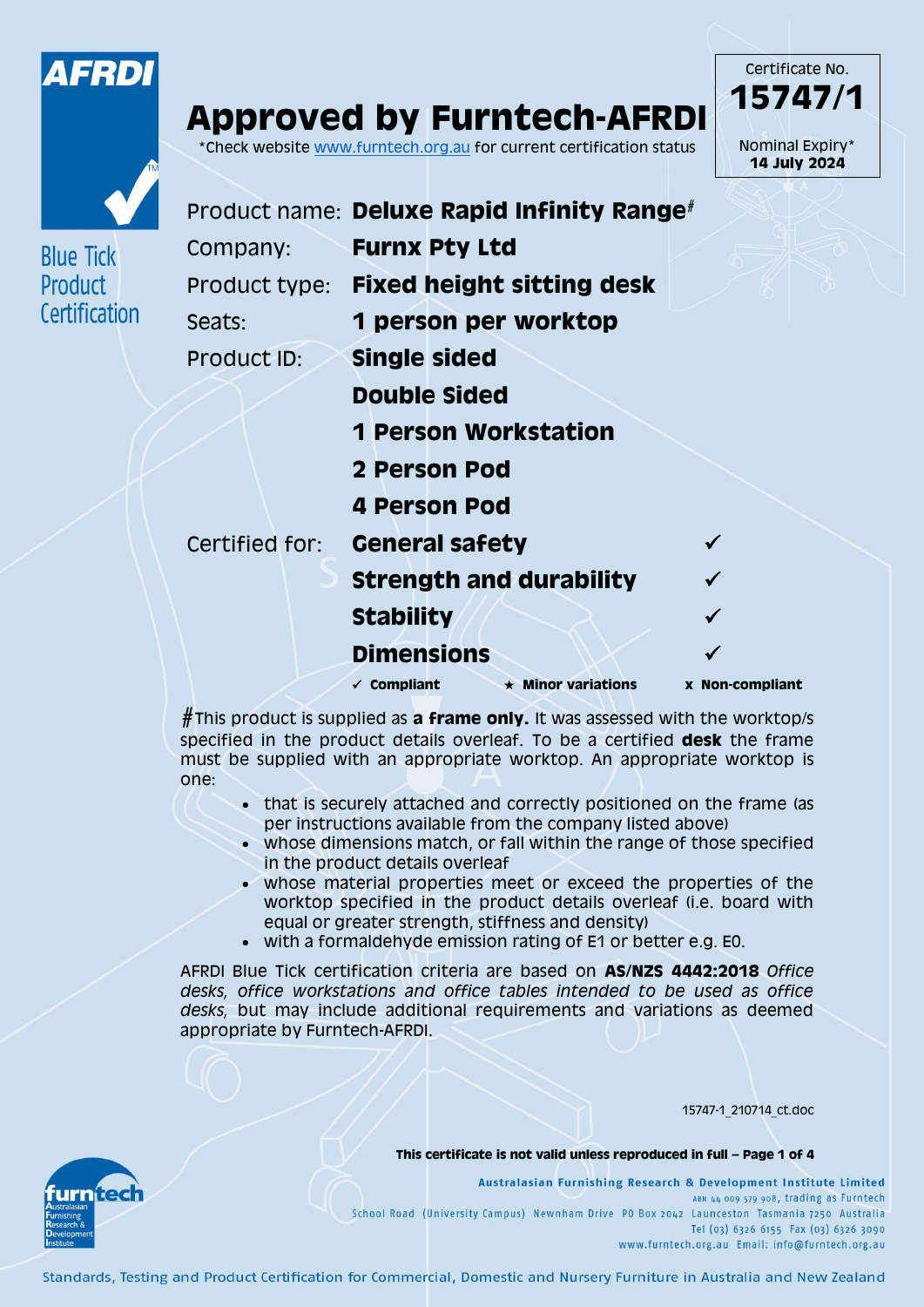



**Blue Tick** Product Certification

Products will be certified at minimum for general safety, strength and durability, and stability. Those certified with minor variations have a limited number of dimensions a small amount outside those specified in the standard. Dimensionally non-compliant products should be evaluated in relation to their intended application.

Electrical components, if present, have not been tested or certified by Furntech-AFRDI to any electrical standard or evaluated against any electrical regulation.

Testing and evaluation was conducted on the specified unit/s, or selected samples from the range, such that in the opinion of Furntech-AFRDI all items (as tabulated below) should perform satisfactorily in relation to the certification criteria. Certification is limited to the features and options depicted and listed on this certificate.

The supplier having agreed to maintain the compliance of the product and to submit to retesting and auditing as appropriate, the Australasian Furnishing Research and Development Institute hereby certifies the **range** (as specified below) under the AFRDI Blue Tick Product Certification Program.

Certification is valid until the expiry date but may be suspended, revoked or renewed.

## **Range Details**

### **Worktons**

| TTUI RUUMJ                  |                                                                                                                                     |
|-----------------------------|-------------------------------------------------------------------------------------------------------------------------------------|
| Material:                   | Particle board                                                                                                                      |
| Designation:                | PB-18 mm (HWRH-190607-1)                                                                                                            |
| Manufacturer:               | Hong Wei Woods (Ren Hua) Industry Co., Ltd.                                                                                         |
| Single sided                |                                                                                                                                     |
| Number of Primary worktops: | One or more positioned side by side                                                                                                 |
| Shape:                      | Rectangular                                                                                                                         |
| Dimensions (L,W,T):         | 1200 - 1800 x 750 x 25 mm Isingle & mixed tasks]*                                                                                   |
| <b>Double Sided</b>         |                                                                                                                                     |
| Number of Primary worktops: | Two or more positioned side by side in back to back pairs                                                                           |
| Shape:                      | Rectangular                                                                                                                         |
| Dimensions (L,W,T):         | 1200 - 1800 x 750 x 25 mm [single & mixed tasks]*                                                                                   |
| <b>1 Person Workstation</b> |                                                                                                                                     |
| Number of Primary worktops: | <b>One</b>                                                                                                                          |
| Shape:                      | 90° L shaped (one piece)                                                                                                            |
| Dimensions (L,W,T):         | 1500 - 1800/1500 - 1800 x 750/750 mm, with an inner                                                                                 |
|                             | concave 700 mm radius Isingle & mixed tasksl*                                                                                       |
| 2 Person Pod                |                                                                                                                                     |
| Number of Primary worktops: | Two positioned back to back                                                                                                         |
| Shape:                      | 90° L shaped (one piece)                                                                                                            |
| Dimensions (L,W,T):         | 1500 - 1800/1500 - 1800 x 750/750 mm, with an inner<br>concave 700 mm radius Isingle & mixed tasks]*                                |
| <b>4 Person Pod</b>         |                                                                                                                                     |
| Number of Primary worktops: | Four (two back to back pairs positioned side by side)                                                                               |
| Shape:                      | 90° L shaped (one piece)                                                                                                            |
| Dimensions (L,W,T):         | 1500 - 1800/1500 - 1800 x 750/750 mm, with an inner<br>concave 700 mm radius Isingle & mixed tasks]*<br>*defined as per AS/NZS 4442 |

15747-1\_210714\_ct.doc

#### **This certificate is not valid unless reproduced in full – Page 2 of 4**

Australasian Furnishing Research & Development Institute Limited ABN 44 009 579 908, trading as Furntech School Road (University Campus) Newnham Drive PO Box 2042 Launceston Tasmania 7250 Australia Tel (03) 6326 6155 Fax (03) 6326 3090 www.furntech.org.au Email: info@furntech.org.au

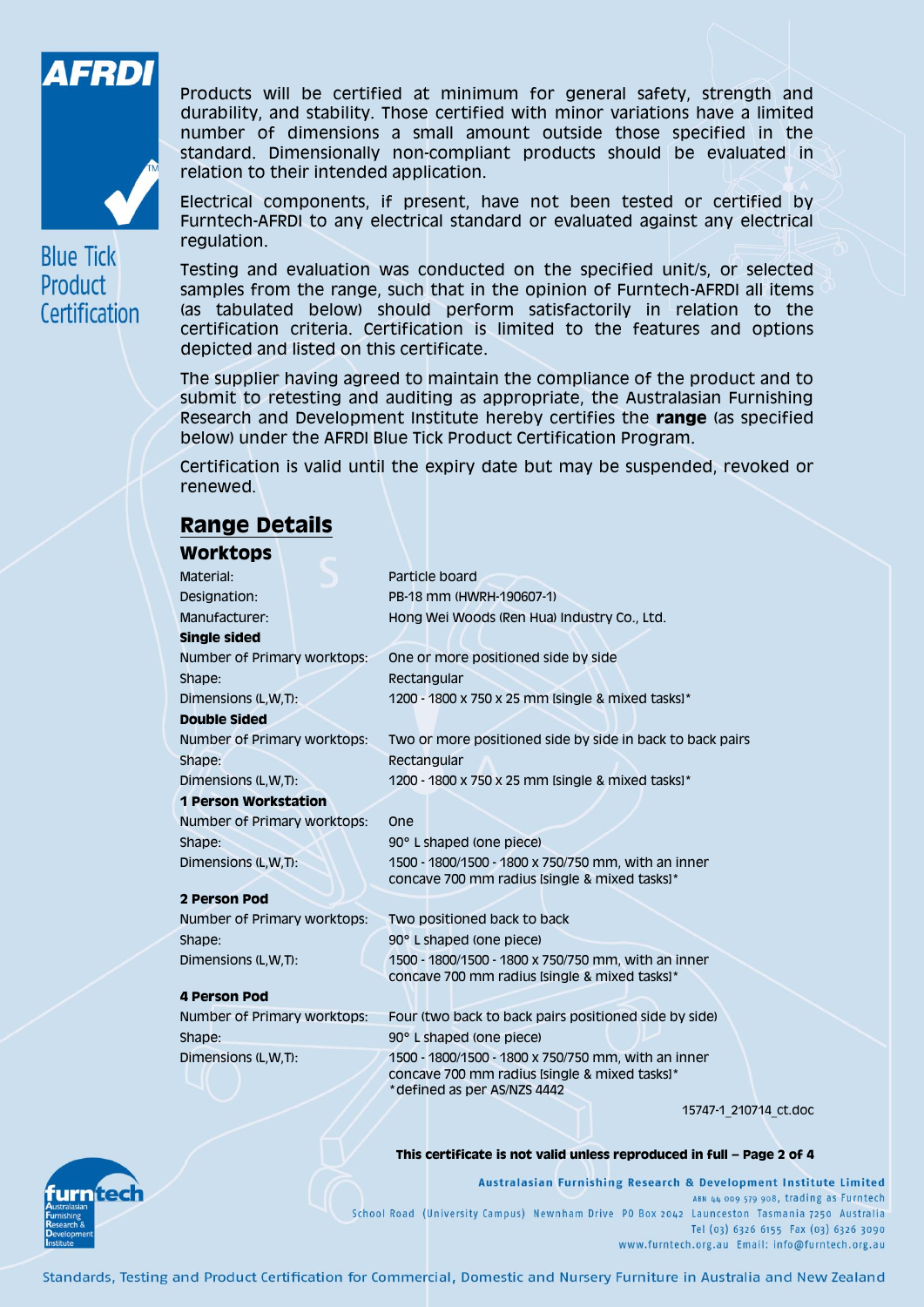

## **Height adjustment**

Height range: 730 mm

**Screens**

Height adjustment Fixed height (non-adjustable) Leg types: Profile legs, and Loop legs.

Dimensions (H,T,L): 495 x 30 x 1200 - 1800 mm Position: Above and at rear of worktop









15747-1\_210714\_ct.doc

**This certificate is not valid unless reproduced in full – Page 3 of 4**

Australasian Furnishing Research & Development Institute Limited ABN 44 009 579 908, trading as Furntech School Road (University Campus) Newnham Drive PO Box 2042 Launceston Tasmania 7250 Australia Tel (03) 6326 6155 Fax (03) 6326 3090 www.furntech.org.au Email: info@furntech.org.au